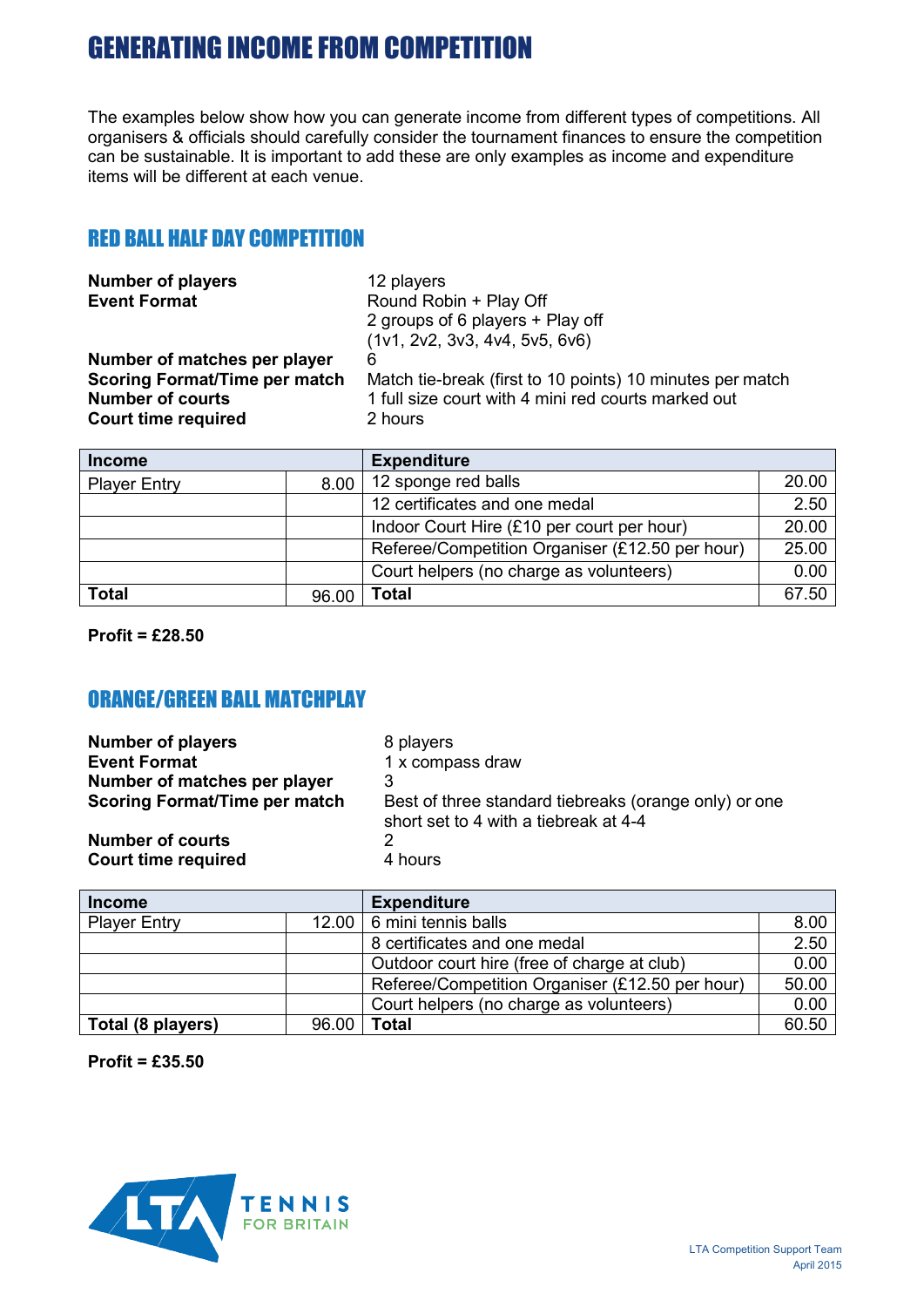### YELLOW BALL MATCHPLAY

| <b>Number of players</b>             | 16 players                                                                                    |
|--------------------------------------|-----------------------------------------------------------------------------------------------|
| <b>Event Format</b>                  | Matchplay                                                                                     |
| Number of matches per player         | 2                                                                                             |
| <b>Scoring Format/Time per match</b> | Two sets to 6 with a tie break at 6-6 and match tiebreak<br>Approx 75 to 90 minutes per match |
| <b>Number of courts</b>              | 4 courts                                                                                      |
| <b>Court time required</b>           | 6-7 hours                                                                                     |

| <b>Income</b>       |        | <b>Expenditure</b>                         |        |
|---------------------|--------|--------------------------------------------|--------|
| <b>Player Entry</b> | 15.00  | 36 yellow tennis balls                     | 24.00  |
|                     |        | Outdoor court hire (£3 per court per hour) | 84.00  |
|                     |        | Referee/Competition Organiser              | 75.00  |
| Total (8 players)   | 240.00 | Total                                      | 183.00 |

**Profit = £57.00**

### ADULT/JUNIOR BOX LEAGUE

| <b>Number of players</b>             | Unlimited but this example is based on 30 players in 6<br>boxes                                                                                                            |
|--------------------------------------|----------------------------------------------------------------------------------------------------------------------------------------------------------------------------|
| <b>Event Format</b>                  | Box leagues run over a 3 month period. Competitors<br>organise their own matches so minimal administration<br>required. Match results can count towards a player's rating. |
| Number of matches per player         | 5 players per box, so 4 matches per player                                                                                                                                 |
| <b>Scoring Format/Time per match</b> | Two short sets to 4 with a tie break at 4-4 and match<br>tiebreak (first to 10 points) if score reaches 1-set all                                                          |
| <b>Number of courts</b>              | None need to be allocated as players arrange their own<br><b>Matches</b>                                                                                                   |

| <b>Income</b>            |        | <b>Expenditure</b>                     |        |
|--------------------------|--------|----------------------------------------|--------|
| Player entry per quarter | 10.00  | Balls (players provide their own)      | 0.00   |
|                          |        | <b>Prizes and Certificates for all</b> | £60.00 |
|                          |        | Court hire (players arrange matches)   | 0.00   |
|                          |        | Administrator                          | 100.00 |
| Total (8 players)        | 300.00 | Total                                  | 160.00 |

**Profit = £140.00**

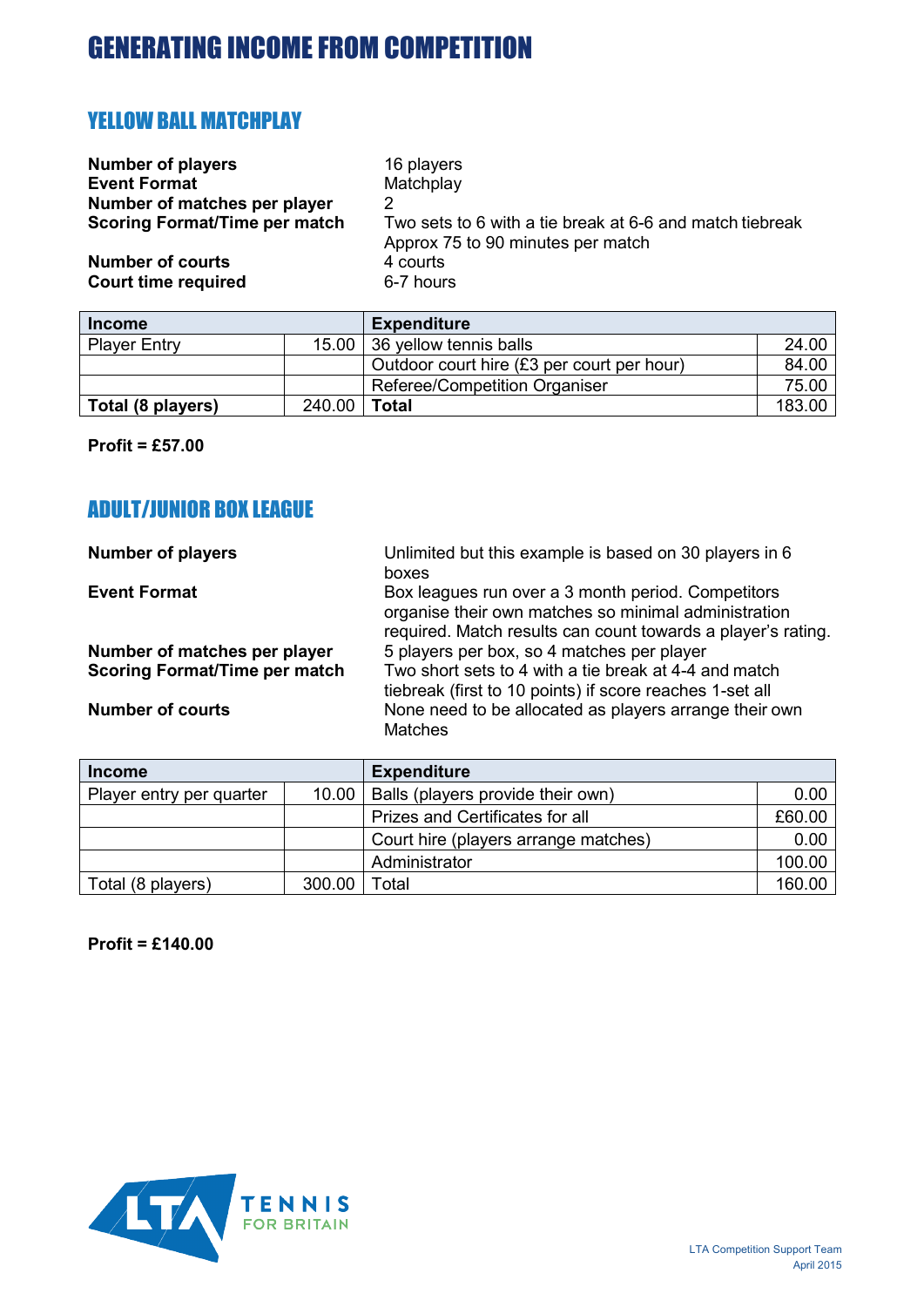### GRADE 4 LTA APPROVED JUNIOR TOURNAMENT

| <b>Facility needed</b>               | Use of 6 outdoor courts at a club for 5 days                |
|--------------------------------------|-------------------------------------------------------------|
| <b>Events</b>                        | Boys & Girls 10&U, 12&U, 14&U, 16&U, 18&U Mini-orange,      |
|                                      | red and adult/OPEN events may be considered too.            |
| <b>Number of event applications</b>  | 112 yellow ball; 16 green ball.                             |
| <b>Event Format</b>                  | Knockout with optional consolation (all yellow ball events) |
|                                      | 1 x Compass draws (mini-green)                              |
| Number of matches per player         | 2 (minimum); 3 (mini-green)                                 |
| <b>Scoring Format/Time per match</b> | Yellow ball matches - Two sets to 6 with a tie break at     |
|                                      | 6–6 and match tiebreak. Green ball matches – Two sets to    |
|                                      | 4 with a tiebreak at 4–4 and match tiebreak.                |
| <b>Court time required</b>           | 6 courts from 9:00am to 8:00pm                              |

| <b>Income</b>                               |          | <b>Expenditure</b>                                             |        |
|---------------------------------------------|----------|----------------------------------------------------------------|--------|
| Entry fees (£13.50 per<br>player per event) | 1,728.00 | Balls (18 dozen yellow + 2 dozen green)                        | 160.00 |
|                                             |          | Referee: £75 per day                                           | 375.00 |
|                                             |          | <b>Organisers/Entry Secretary</b>                              | 175.00 |
|                                             |          | Advertising, printing stationery                               | 50.00  |
|                                             |          | Trophies for winners and runners up                            | 150.00 |
|                                             |          | PayPal transaction fees (if using LTA online<br>entry/payment) | 85.00  |
| <b>Total</b>                                | 1,728.00 | <b>Total</b>                                                   | 995.00 |

**Profit = £733.00** + revenue from catering, club shop and other venue facilities

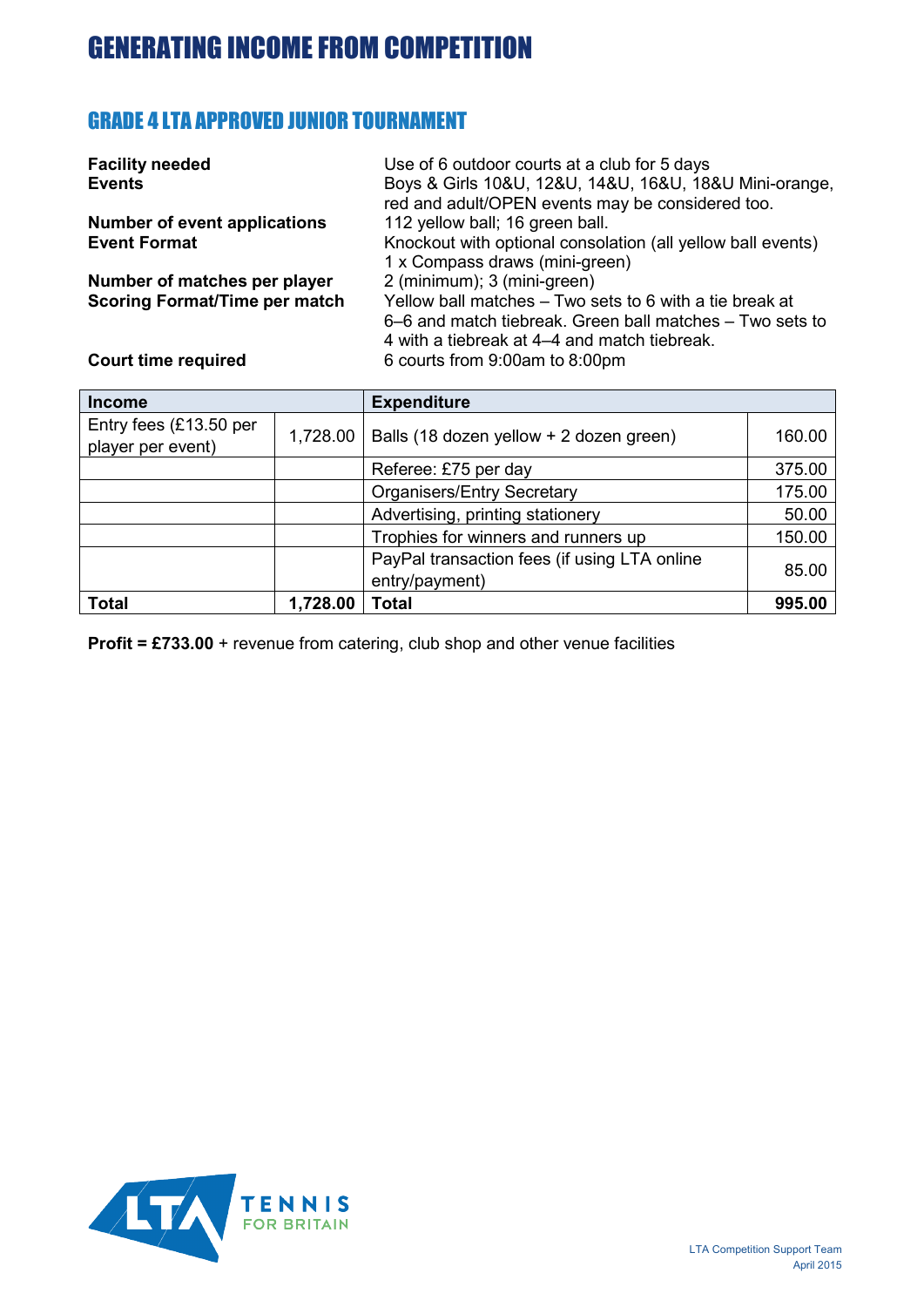#### GRADE 4 LTA APPROVED JUNIOR TOURNAMENT (LOWER ENTRY NUMBERS)

| <b>Facility needed</b>               | Use of 6 outdoor courts at a club for 4 days                                                               |
|--------------------------------------|------------------------------------------------------------------------------------------------------------|
| <b>Events</b>                        | Boys & Girls 10&U, 12&U, 14&U, 16&U, 18&U Mini-orange,<br>red and adult/OPEN events may be considered too. |
| <b>Number of event applications</b>  | 8 players in all boys events, 5 players in girls events                                                    |
| <b>Event Format</b>                  | Knockout with optional consolation (all yellow ball events)                                                |
|                                      | 1 x Compass draws (mini-green)                                                                             |
| Number of matches per player         | 2 (minimum); 3 (mini-green)                                                                                |
| <b>Scoring Format/Time per match</b> | Yellow ball matches – Two sets to 6 with a tie break at                                                    |
|                                      | 6–6 and match tiebreak. Green ball matches – Two sets to                                                   |
|                                      | 4 with a tiebreak at 4–4 and match tiebreak.                                                               |
| <b>Court time required</b>           | 6 courts from 9:00am to 8:00pm                                                                             |

| <b>Income</b>                                                         |        | <b>Expenditure</b>                                             |        |
|-----------------------------------------------------------------------|--------|----------------------------------------------------------------|--------|
| Entry fees $(E13.50$ per<br>player per event, 65<br>players in total) | 877.50 | Balls (18 dozen yellow + 2 dozen green)                        | 160.00 |
|                                                                       |        | Referee: £75 per day                                           | 300.00 |
|                                                                       |        | Advertising, printing stationery                               | 50.00  |
|                                                                       |        | Trophies for winners and runners up                            | 100.00 |
|                                                                       |        | PayPal transaction fees (if using LTA<br>online entry/payment) | 45.00  |
| <b>Total</b>                                                          | 877.50 | <b>Total</b>                                                   | 655.00 |

**Profit = £222.50** + revenue from catering, club shop and other venue facilities